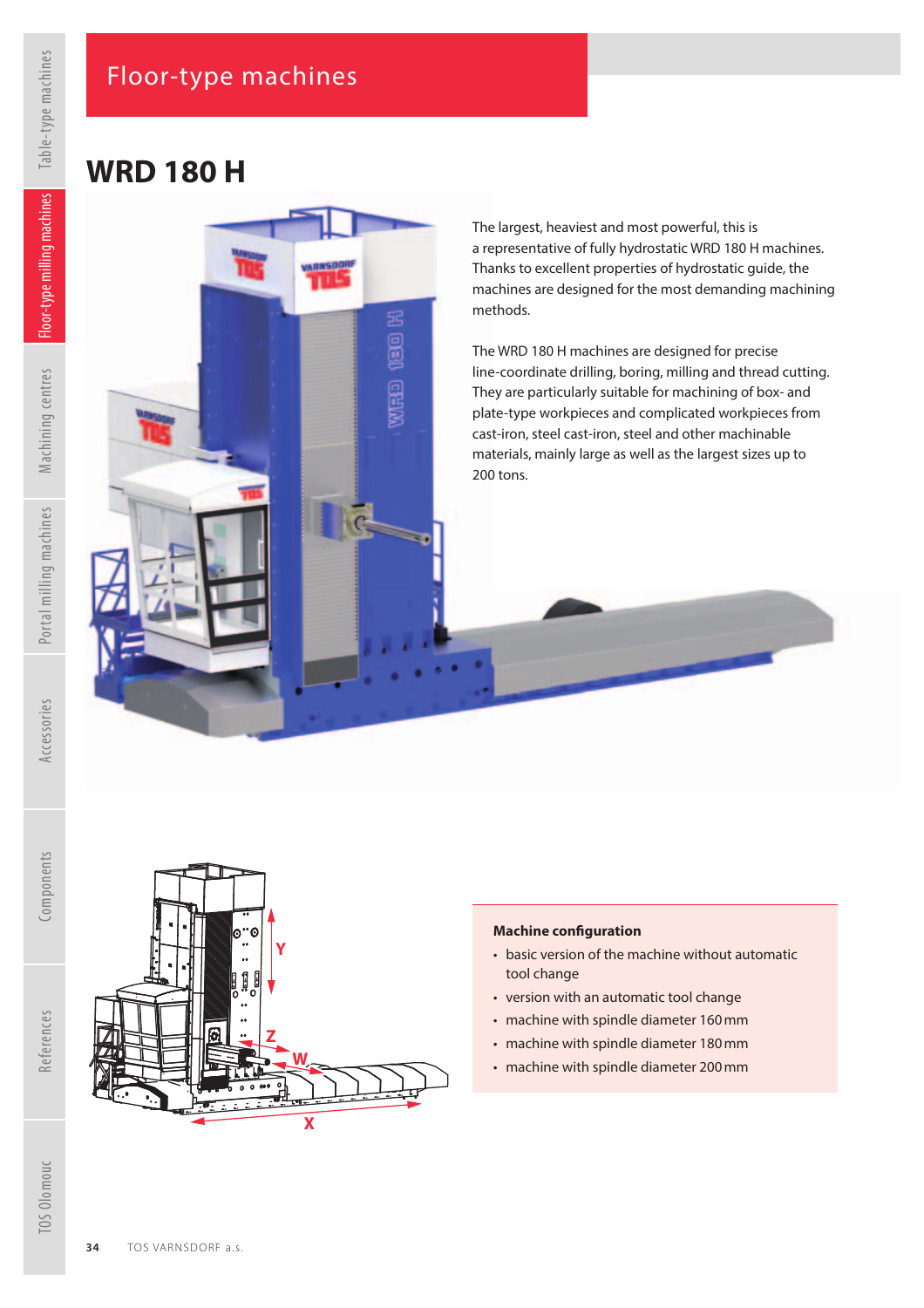#### **TECHNICAL PARAMETERS**

| <b>Headstock</b>                                         |        | Ø 160 mm                                 | Ø 180 mm    | Ø 200 mm    |
|----------------------------------------------------------|--------|------------------------------------------|-------------|-------------|
| Work spindle diameter                                    | mm     | 160                                      | 180         | 200         |
| <b>RAM size</b>                                          | mm     |                                          | 550 x 550   |             |
| Spindle taper                                            |        | ISO 50 / ISO 50 BIG+                     |             |             |
| Work spindle speed range                                 | 1/min  | $10 - 2200$                              | $10 - 2200$ | $10 - 2000$ |
| Main motor power<br>(at permanent operation of S1)       | kW     | 74                                       | 101         |             |
| Torque on spindle (S1)                                   | Nm     | 6820                                     | 11 165      | 13 9 27     |
| RAM stroke Z                                             | mm     | 1600                                     |             |             |
| Spindle stroke W                                         | mm     | 1 200                                    |             |             |
| Column                                                   |        |                                          |             |             |
| Headstock vertical travel Y                              | mm     | $3000 - 6000$<br>(in steps of 500 mm)    |             |             |
| Column longitudinal travel X                             | mm     | $5000 - 29000$<br>(in steps of 1 000 mm) |             |             |
| <b>Feeds</b>                                             |        |                                          |             |             |
| Range of feeds (working and rapid traverse) – X, Y, Z, W | mm/min | $1 - 20000$                              |             |             |



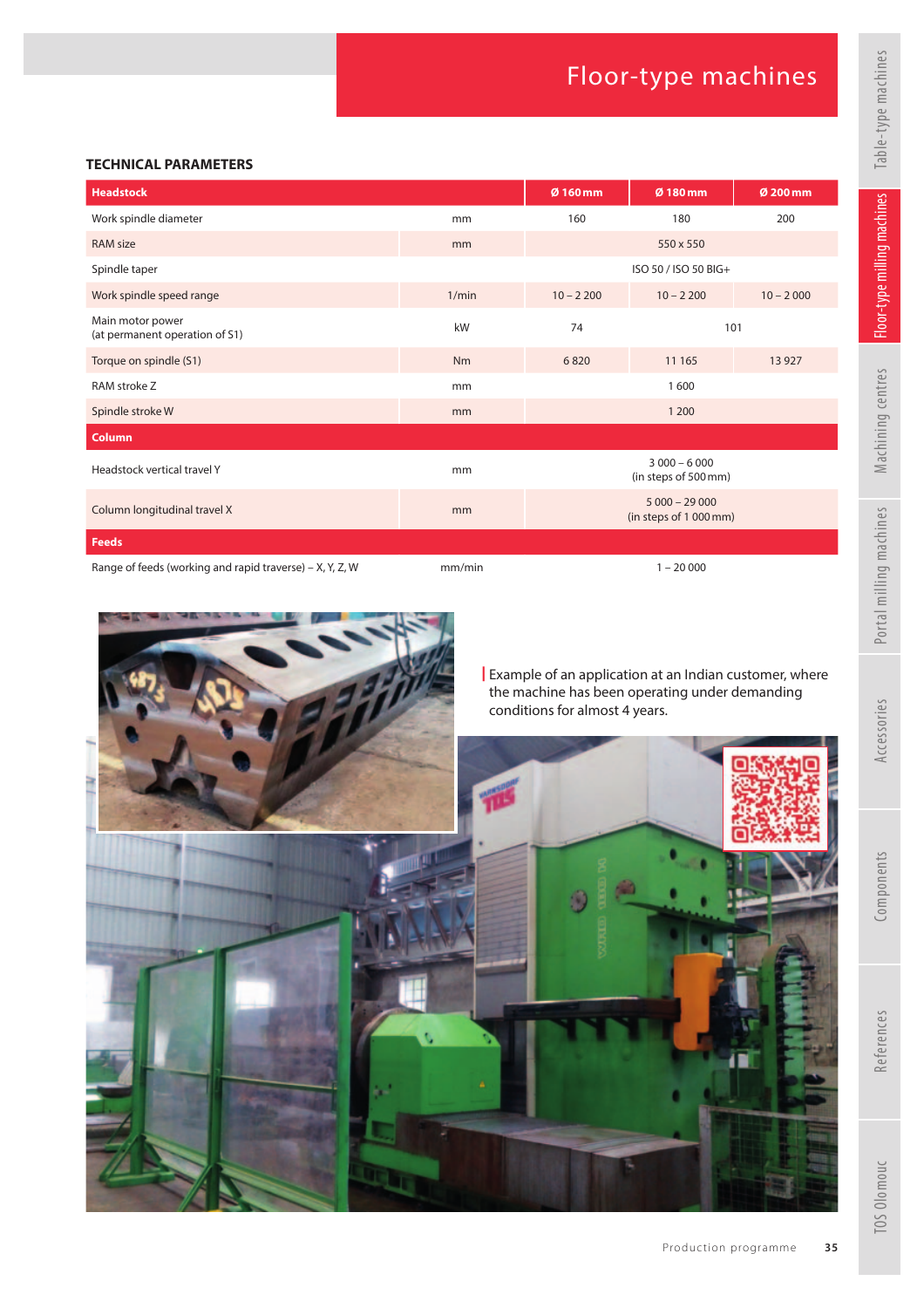# **WRD 180 H**

#### **Drives of Y, Z, W axes**

All 3 axes (Y, Z, W) are equipped with separate electric control servo drives. Traverse of the Y axis is achieved by a couple of electric servo motors. Transfer to straight motion of the W and Z axes is achieved by ball screws. The primary level of the Z and W axis

drives is provided by cogwheel gears.